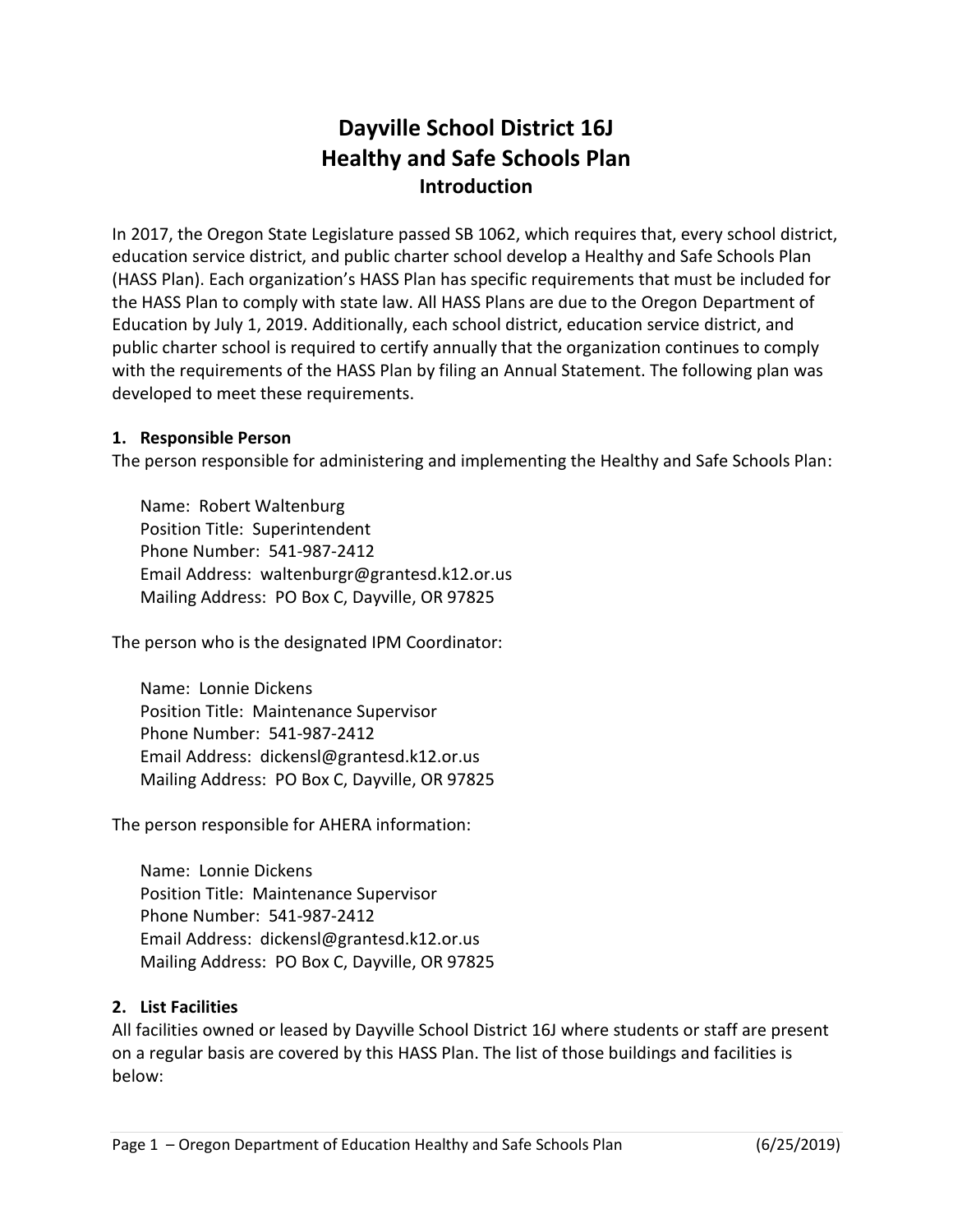| <b>Facility Name</b>      | <b>Facility Address</b>                   |
|---------------------------|-------------------------------------------|
| <b>Elementary School</b>  | 285 Schoolhouse Drive, Dayville, OR 97825 |
| High School               | 285 Schoolhouse Drive, Dayville, OR 97825 |
| Maintenance/Tech          | 285 Schoolhouse Drive, Dayville, OR 97825 |
| Athletic facility         | 430 Ervin St., Dayville, OR 97825         |
| District house and garage | 280 Schoolhouse Drive, Dayville, OR 97825 |

#### **3. Elevated Levels of Lead in Water Used for Drinking or Food Preparation**

All school districts, education service districts, and public charter schools are required to test for and eliminate exposure to elevated levels of lead in water used for Drinking and Food Preparation through either remediation or eliminating access, according to OAR 333-061-0400 and OAR 581-022-2223. In conformance with those administrative rules, Dayville School District 16J certifies the following:

- 1. All testing was done according to the testing requirements in OAR 333-061-0400;
- 2. All samples were analyzed by a lab accredited by Oregon Health Authority to test for those materials;
- 3. All water fixtures required to be tested under OAR 333-061-0400 were tested for elevated levels of lead in accordance with the testing schedule developed by the Oregon Health Authority; and

|  |  |  | 4. The testing schedule for each building covered by this plan is set forth below: |
|--|--|--|------------------------------------------------------------------------------------|
|--|--|--|------------------------------------------------------------------------------------|

| <b>Facility Name</b>         | <b>Year of Last Test</b> | <b>Next Scheduled Test</b><br>(Beginning of 6 year<br>schedule) | <b>Schedule or</b><br><b>Exemption Reason</b> |
|------------------------------|--------------------------|-----------------------------------------------------------------|-----------------------------------------------|
| <b>Elementary School</b>     | 2017                     | 2021 fiscal year                                                | Six-year schedule                             |
| <b>High School</b>           | 2017                     | 2021 fiscal year                                                | Six-year schedule                             |
| Maintenance/Tech             | N/A                      | 2021 fiscal year                                                | Six-year schedule                             |
| Athletic facility            |                          | 2021 fiscal year                                                | Six-year schedule                             |
| District house and<br>garage | district data            | 2021 fiscal year                                                | Six-year schedule                             |

#### **4. Lead Paint**

In order to comply with the United States Environmental Protection Agency's Renovation, Repair and Painting Program Rule, the district will only contract with certified lead based paint renovation contractors licensed by the Oregon Construction Contractors Board, or use District staff that are certified by the Oregon Health Authority to perform the work.

#### **5. Asbestos**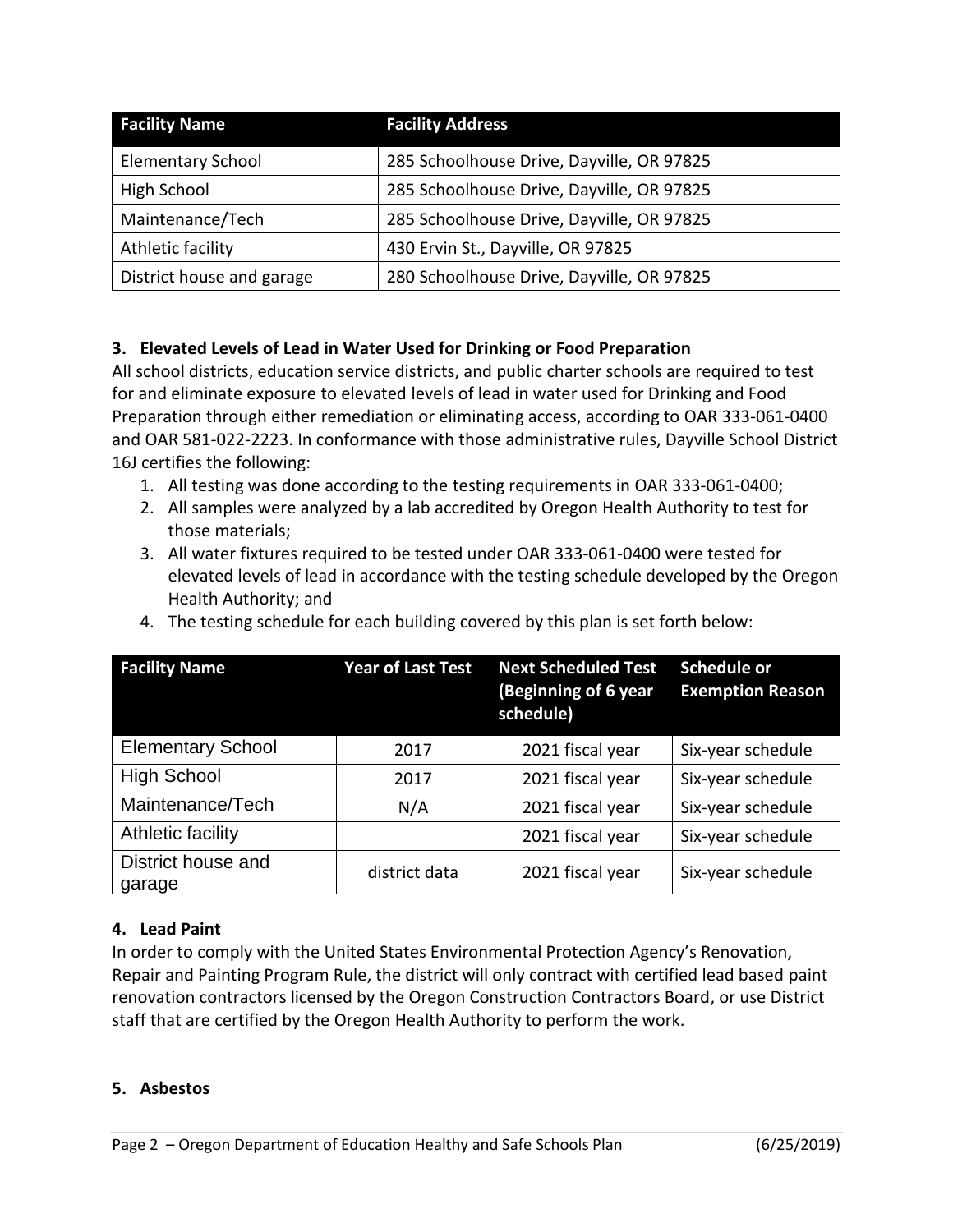Dayville School District 16J complies with the federal Asbestos Hazard Emergency Response Act (AHERA). All required asbestos management plans are available for viewing by submitting a request to [dickensl@grantesd.k12.or.us](mailto:dickensl@grantesd.k12.or.us) or (541)987-2412.

## **6. Radon**

Dayville School District 16Jhas developed a radon plan as required by ORS 332.345. Community members can access a copy of the radon plan here:

[https://www.dayvilleschools.com/\\_files/ugd/05e59c\\_08977820eb5a4d42bd2807297bcb40a9.p](https://www.dayvilleschools.com/_files/ugd/05e59c_08977820eb5a4d42bd2807297bcb40a9.pdf) [df](https://www.dayvilleschools.com/_files/ugd/05e59c_08977820eb5a4d42bd2807297bcb40a9.pdf) Test results will be made public and are available here:

[https://www.dayvilleschools.com/\\_files/ugd/05e59c\\_5b0616946c2c47dab1602b76d6f07a0c.p](https://www.dayvilleschools.com/_files/ugd/05e59c_5b0616946c2c47dab1602b76d6f07a0c.pdf) [df](https://www.dayvilleschools.com/_files/ugd/05e59c_5b0616946c2c47dab1602b76d6f07a0c.pdf)

### **7. Integrated Pest Management**

Dayville School District 16J has adopted an Integrated Pest Management (IPM) plan as required by ORS 634.700 through 634.750. Community members can access a copy of the IPM plan here: [https://www.dayvilleschools.com/\\_files/ugd/05e59c\\_1146c40b21614c6fb29484f22a4a2a35.pd](https://www.dayvilleschools.com/_files/ugd/05e59c_1146c40b21614c6fb29484f22a4a2a35.pdf) [f](https://www.dayvilleschools.com/_files/ugd/05e59c_1146c40b21614c6fb29484f22a4a2a35.pdf)

### **8. Carbon Monoxide Detectors**

Dayville School District 16J certifies that all buildings subject to the Healthy and Safe Schools Plan comply with the carbon monoxide detection standards in the state building code that was in effect when the building was originally constructed or as required by building code due to addition, upgrade, or remodel.

### **9. Test Results Publication**

Dayville School District 16J is complying with the requirement to provide access to test results, as defined by OAR 581-022-2223 within 10 business days as defined by ORS 332.334. Test results can be found on the district's website at: <https://www.dayvilleschools.com/> Specific test results can be found as follows:

- Lead in Water: [https://www.dayvilleschools.com/\\_files/ugd/388317\\_04445ff2bd464334b46499d63879](https://www.dayvilleschools.com/_files/ugd/388317_04445ff2bd464334b46499d63879a998.pdf) [a998.pdf](https://www.dayvilleschools.com/_files/ugd/388317_04445ff2bd464334b46499d63879a998.pdf)
- Radon: [https://www.dayvilleschools.com/\\_files/ugd/05e59c\\_5b0616946c2c47dab1602b76d6f0](https://www.dayvilleschools.com/_files/ugd/05e59c_5b0616946c2c47dab1602b76d6f07a0c.pdf) [7a0c.pdf](https://www.dayvilleschools.com/_files/ugd/05e59c_5b0616946c2c47dab1602b76d6f07a0c.pdf)

Additionally, copies of all test results are available at 285 Schoolhouse Dr., Dayville, OR 98725. Dayville School District 16J will also use current district email lists or communications programs to provide final test results to staff, students, parents of minor students, and other members of the community. This includes providing actual final test results or providing direct access to final test results through links in the communications. Please contact Lori Smith, Registrar, to be added to current district email lists and programs.